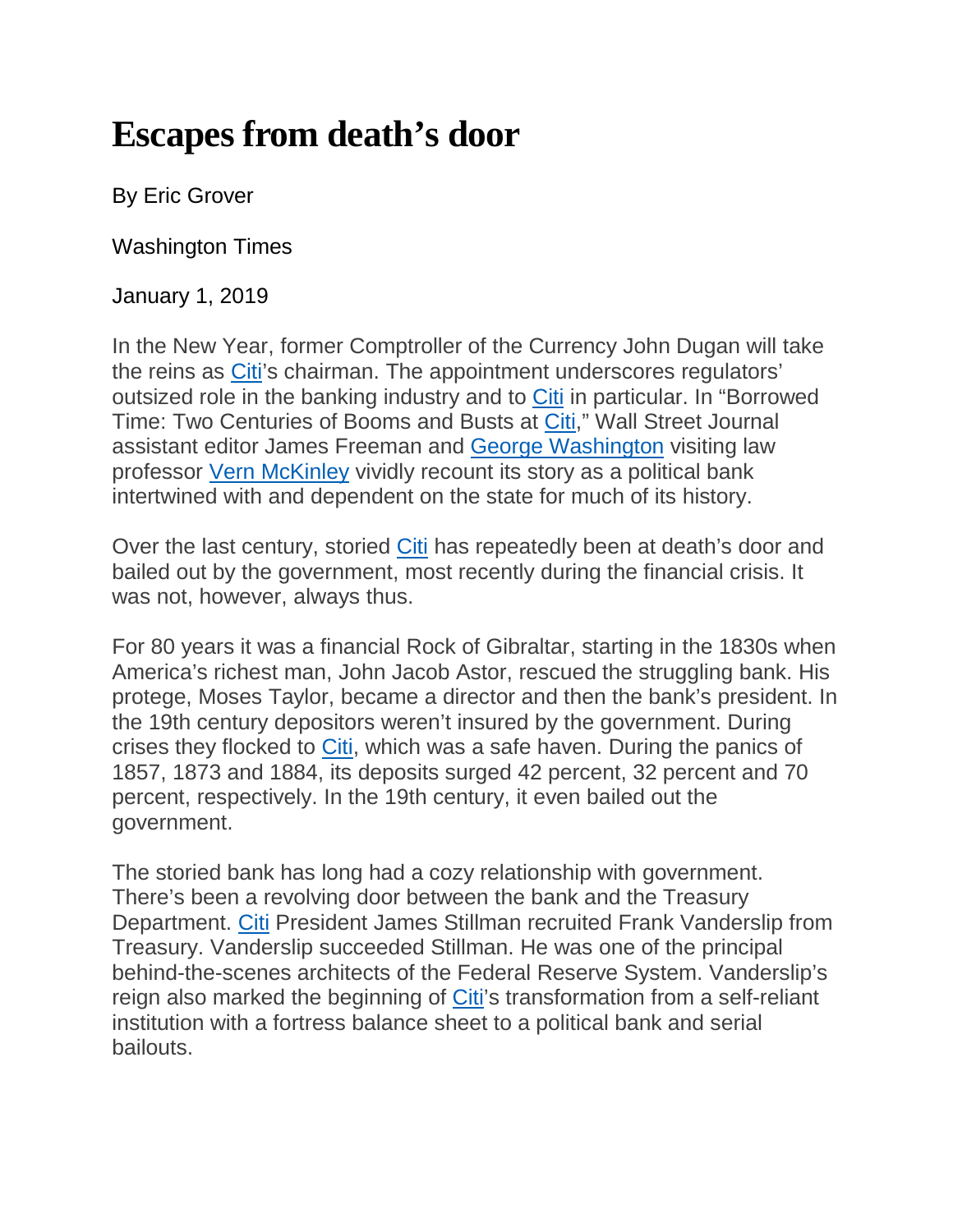In the 21st century, [Citi'](https://www.washingtontimes.com/topics/citi/)s interest in [Washington](https://www.washingtontimes.com/topics/george-washington/) talent and influence remains keen. In 2009, it recruited President Clinton's Treasury Secretary Bob Rubin to a senior advisory role for which he was paid \$115 million. Mr. Rubin was instrumental in Tim Geithner's selection to head the New York Fed, where he advocated bailouts. In 2013, [Citie](https://www.washingtontimes.com/topics/citi/)xecutive and former NYU administrator Jack Lew became President Obama's Treasury secretary. The composition of [Citi'](https://www.washingtontimes.com/topics/citi/)s board is telling. America's most political bank's board has five former regulators, one of whom was Mexico's president, one former regulatory consultant, a former president and COO of GSE Freddie Mac, one former NYC Planning Commission member and a former economic adviser to Mr. Obama's presidential campaign.

Private failures strengthen the banking system continuously and dynamically reallocating capital and talent from underperforming and failed models and management to more resilient firms delivering better value to consumers and businesses, making the system less fragile. Banks whose management, shareholders and depositors know they won't be bailed out, are less likely to need to be bailed out.

Since the Fed's 1913 creation, [Citi](https://www.washingtontimes.com/topics/citi/) has been the quintessential too-big-tofail bank. In 1920 during James Grant's "The Forgotten Depression," it borrowed more from the N.Y. Fed than it had in shareholder capital.

President George H.W. Bush's Treasury secretary, Nicolas Brady, rescued [Citi'](https://www.washingtontimes.com/topics/citi/)s beleaguered Latin American loan portfolio with Brady bonds.

In 2007, [Citi](https://www.washingtontimes.com/topics/citi/) Chairman Sandy Weill tried, unsuccessfully, to hire Mr. Geithner to replace CEO Chuck Prince. During and after the financial crisis, Mr. Geithner advocated for [Citi'](https://www.washingtontimes.com/topics/citi/)s bailout.

During the crisis, notional defender of free-market capitalism President George W. Bush instructed Treasury Secretary Hank Paulson to save [Citi.](https://www.washingtontimes.com/topics/citi/) Lo, it received more bailout money than any other bank, more than half a trillion in equity capital, loans and asset guarantees.

Messrs. Freeman and [McKinley](https://www.washingtontimes.com/topics/vern-mckinley/) criticize Mr. Dugan's OCC's oversight of [Citi](https://www.washingtontimes.com/topics/citi/) in the run-up to the financial crisis. They note while Mr. Dugan warned about "reckless lending practices in residential and commercial real estate," that there's no evidence he took "concrete action to reform [Citi](https://www.washingtontimes.com/topics/citi/) or protect taxpayers."